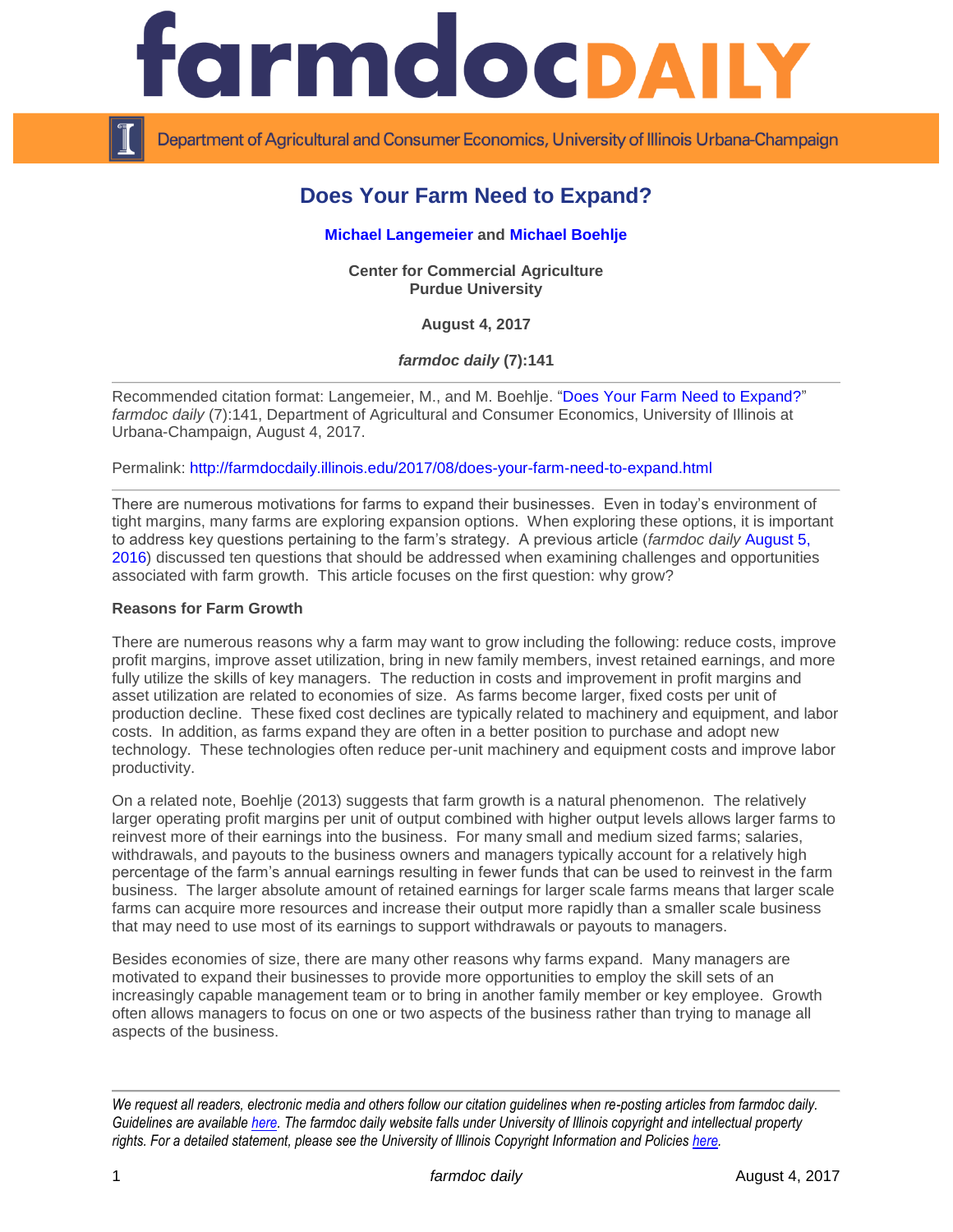Growth can also allow a farm to capture pecuniary economies of size. These economies of size may relate to input purchases and output sales. Larger farms often can purchase inputs, such as seed, at a relatively lower per-unit cost and sell products at a relatively higher per-unit price. In addition, buyers of products often prefer to do business with fewer firms and so will provide preferred supplier incentives to businesses with larger and growing volumes.

## **Strategic Direction**

Before growing, it is essential for an operation to think about their strategic direction. Is the operation interested in a commodity based strategy or a differentiated product strategy? Figure 1 depicts situations in which a firm can obtain a competitive advantage. A firm can obtain a competitive advantage by having below average per-unit costs of production and receiving average prices per unit for their products (commodity based or low cost strategy) or having average per-unit costs and receiving an above average per-unit price for their products (differentiated product strategy). Box 3 depicts a situation where a firm has below average per-unit costs of production and receives above average per-unit prices for their products. Though this situation is possible, it is not commonly achieved. It is more common for firms to be in box 2 or 6.

|                         |         | <b>Relative Price per Unit</b>         |                                        |                                     |
|-------------------------|---------|----------------------------------------|----------------------------------------|-------------------------------------|
|                         |         | Lower                                  | Average                                | Higher                              |
| <b>Relative</b>         | Lower   | 1 - Indeterminate<br>Position          | 2 - Competitive<br><b>Advantage</b>    | 3 - Competitive<br><b>Advantage</b> |
| Cost<br><b>Per Unit</b> | Average | 4 - Competitive<br><b>Disadvantage</b> | 5 - Parity<br>Position                 | 6 - Competitive<br><b>Advantage</b> |
|                         | Higher  | 7 - Competitive<br><b>Disadvantage</b> | 8 - Competitive<br><b>Disadvantage</b> | 9 - Indeterminate<br>Position       |

The agriculture of the past has been primarily a commodity business, and consequently the key to longterm success in farming has been to be a low-cost producer. As producers increase their efficiency through better management and adoption of technology, cost declines and margins increase. However, over time, the continued adoption of the cost saving technologies by the industry results in increased production and margin pressures. In the long-run, the only way to compete successfully in the farming business dominated by commodity production is to be a low-cost producer.

Despite the fact that many farms still pursue the low cost strategy, the basis and dimensions of competition in agriculture are changing. As agriculture is transformed from a commodity to a differentiated product business, competition becomes multi-dimensional - it is not just being cost competitive that will lead to financial success. Differentiated products typically have a broader spectrum of quality features than commodities, and those quality dimensions or features often improve over time. In most non-food products consumers' purchase, quality standards continuously improve over time, and thus consumers are expecting food products to exhibit similar continuous quality improvement. It is important to note that product differentiation is not a permanent phenomenon. Differentiating attributes become commoditized over time so the successful farmer must constantly evaluate new opportunities for differentiation and be an early adopter or first mover in these new differentiated products before the premiums or margins are pressured by increased numbers of producers who enter the market. Consequently, in differentiated product markets, producers not only compete with respect to cost; they also compete with respect to quality attributes of their products and with respect to the speed or response time to introduce new products as consumer demand and market conditions change.